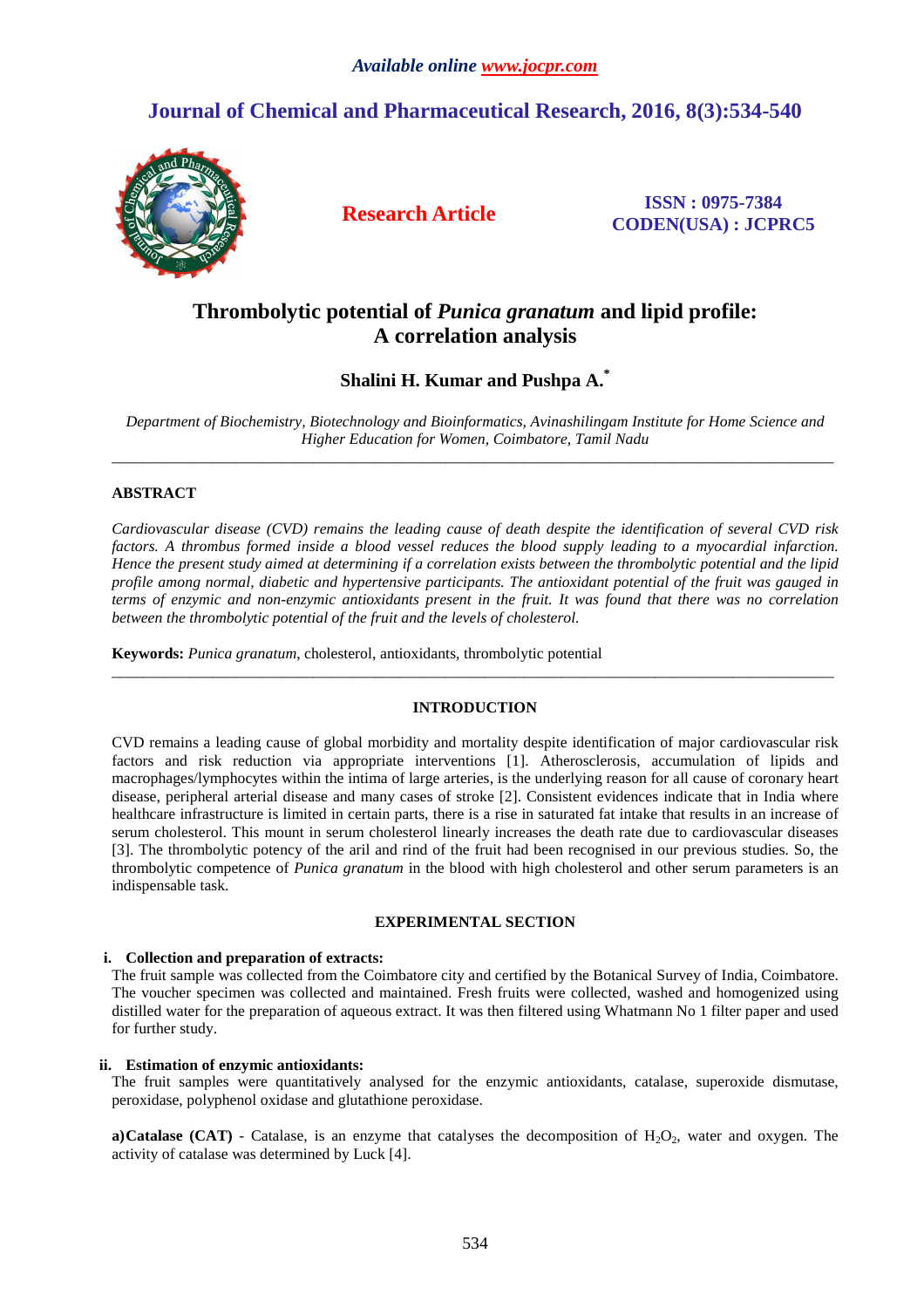**b)Peroxidase (POD)** - Peroxidase activity of the samples was determined by the method proposed by Reddy *et al*. [5].

\_\_\_\_\_\_\_\_\_\_\_\_\_\_\_\_\_\_\_\_\_\_\_\_\_\_\_\_\_\_\_\_\_\_\_\_\_\_\_\_\_\_\_\_\_\_\_\_\_\_\_\_\_\_\_\_\_\_\_\_\_\_\_\_\_\_\_\_\_\_\_\_\_\_\_\_\_\_

**c)Polyphenol oxidase (PPO) -** The method proposed by Esterbauer *et al*. [6] was used to assay polyphenol oxidase in the selected fruit sample.

**d)Glutathione peroxidase (GPx) -** Glutathione peroxidase activity was determined by the method of Rotruck *et al*. [7].

**e) Superoxide dismutase (SOD) -** The superoxide dismutase activity was estimated by the method of Misra and Fridovich [8].

#### **iii. Determination of non-enzymic antioxidants:**

Few of the non-enzymic antioxidants such as ascorbic acid, α-tocopherol, reduced glutathione, polyphenols and flavonoids were determined in the rind and aril of *P. granatum*.

a)**Ascorbic acid** is a water soluble antioxidant protects the biological system from oxidative stress. Ascorbic acid was estimated by the method of Roe and Kuether [9].

b)**Alpha-tocopherol** represents a spectrum of atleast eight independent lipophilic molecules (four tocopherols and four tocotrienols) with antioxidant activity. It was estimated by the method proposed by Rosenberg [10].

c)**Tannins** are water soluble polyphenols that are present in many plant foods. Determination of tannins was carried out by the method of Schanderl [11].

d) **Polyphenols** are commonly found in both edible and inedible plants, they have multiple applications in food, cosmetic and pharmaceutical industries. The content of polyphenols was determined by the method explained by Malick and Singh, [12].

e)**Flavonoids** are one of the most numerous and widespread group of phenolics in higher plants. The flavonoid content of the sample was determined by the method of Zhishen [13].

**iv. Correlation between thrombolysis and HDL, serum cholesterol and protein in normal, hypertensive and diabetic participants:** 

The aril and rind of *P. granatum* were tested for their difference in thrombolytic efficacy among the normal, hypertensive and diabetic participants with respect to the serum cholesterol, HDL and protein level.

**a) Estimation of Serum Cholesterol -** Total cholesterol was estimated in serum obtained from the human blood samples used for thrombolytic activity following the kit method.

**b) Estimation of Serum Protein -** Serum protein was determined by the method of Lowry *et al.* [14].

**c) Estimation of Serum High Density Lipoprotein (HDL) -** HDL in serum was determined by kit method as proposed by **Burstein** *et al.* [15].

#### **v. Determination of thrombolytic activity:**

Thrombolytic activity of the plant extracts was determined using human blood samples by the method of Prasad *et al*. [16].

All the experimental procedures were initiated after reviewed by Institutional Human Ethic Committee (IHEC/14- 15/BC/02).

#### **RESULTS AND DISCUSSION**

Natural antioxidant strengthens the endogenous antioxidant defenses from reactive oxygen species and restores an optimal balance by neutralizing the reactive species.

#### **Enzymic antioxidants:**

The aril and rind of *Punica granatum* were analysed for their enzymic antioxidants namely catalase, peroxidase, polyphenol oxidase, glutathione peroxidase and superoxide dismutase and the results are recorded in figure 1.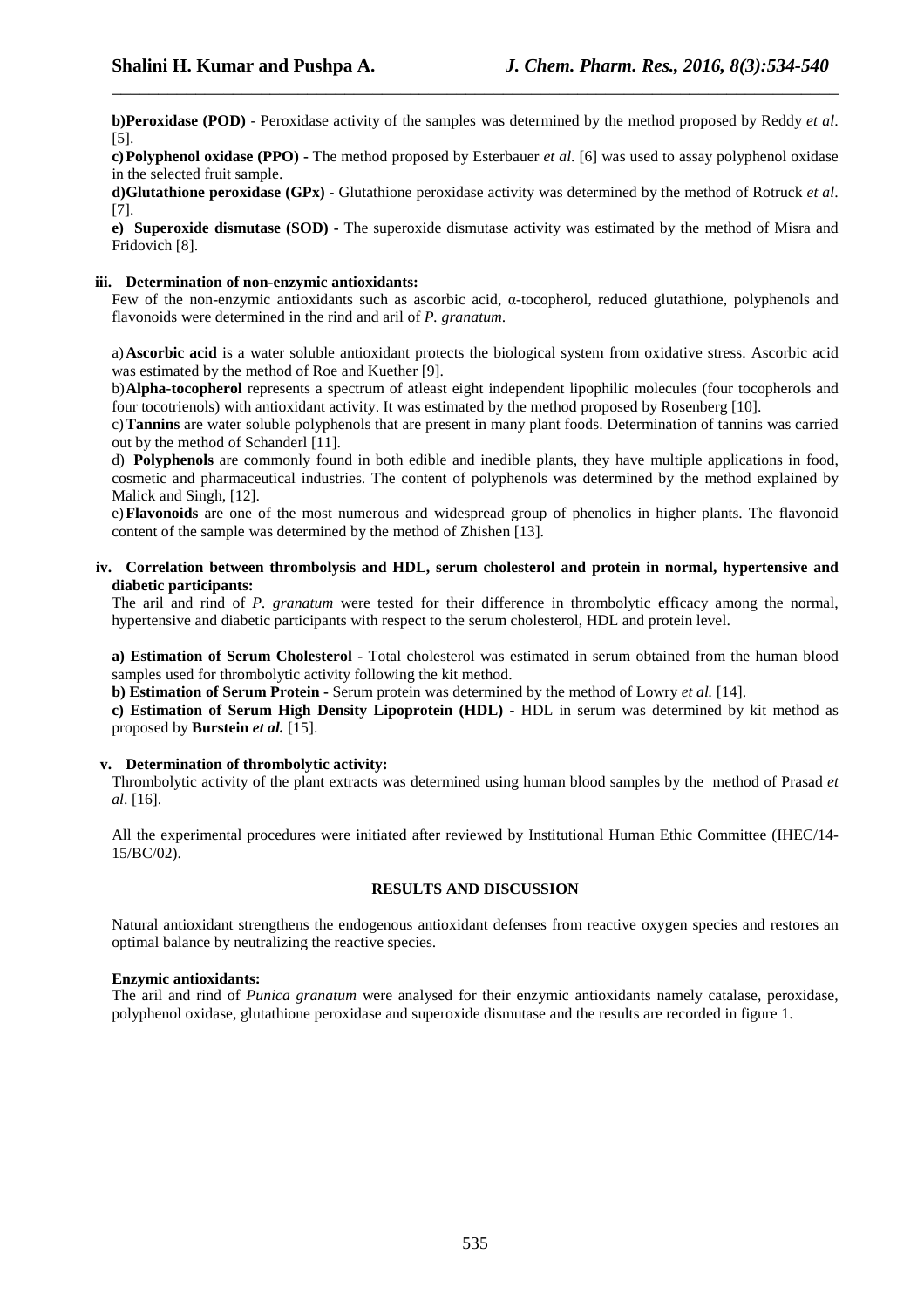

**Figure 1: Levels of enzymic antioxidants of** *Punica granatum* 

\_\_\_\_\_\_\_\_\_\_\_\_\_\_\_\_\_\_\_\_\_\_\_\_\_\_\_\_\_\_\_\_\_\_\_\_\_\_\_\_\_\_\_\_\_\_\_\_\_\_\_\_\_\_\_\_\_\_\_\_\_\_\_\_\_\_\_\_\_\_\_\_\_\_\_\_\_\_



*@ - Amount of enzyme required to decrease the optical density by 0.05 units* 

*# - Change in absorbance / min/ g of sample* 

*\$ - Amount of enzyme that catalyses the transformation of 1µmole substrate / min*

*^ - nmoles of GSH consumed by the enzyme/min/g sample* 

*^^ - The amount of enzyme that causes 50% reduction in the extent of NBT oxidation* 

The level of enzymic antioxidants was found to be higher in aril of pomegranate than the rind. Also, amount of catalase was higher than any other enzymic antioxidants that were studied. No significant difference was observed between glutathione peroxidase and superoxide dismutase content in aril extracts. Similarly, only a negligible difference was observed between the amount of peroxidase and polyphenol oxidase in rind extracts.

All the five enzymic antioxidants that were measured were seen elevated in the aril of the fruit than the rind. Among the different enzymic antioxidants that were analysed, catalase was found to be higher than the other antioxidants. *Curcuma caesia* and *Curcuma angustifolia* exhibited significantly higher catalase activity than superoxide dismutase [17]. This is in agreement with our findings where, the catalase activity was higher for both aril and rind of *Punica granatum*.

#### **Non-enzymic antioxidants:**

Non-enzymic antioxidants namely vitamin C, vitamin E, tannins, polyphenols and flavonoids were quantified and the results are represented in table 1.

| Antioxidants (mg/g) | PgA             | PgR           |
|---------------------|-----------------|---------------|
| Vitamin C           | $34.0 + 1.47$ * | $28.5 + 1.25$ |
| Vitamin E           | $6.5 + 0.85$ *  | $7.5 + 0.97$  |
| <b>Tannins</b>      | $81.0 + 2.80*$  | $60.0 + 1.30$ |
| Polyphenols         | $140 + 4.20$ *  | $158 + 5.20$  |
| Flavonoids          | $77.0 + 2.10*$  | $70.5 + 1.93$ |

**Table 1: Levels of non-enzymic antioxidants of** *Punica granatum* 

PgA – *Punica granatum* aril; PgR- *Punica granatum* rind

Among the non-enzymic antioxidants that were studied, vitamin C, flavonoids and tannins were found to be present in an excess amount in aril when compared with the rind. However, poylphenols and vitamin E were found to be increased in rind than aril. The high content of antioxidant activity in *Punica granatum* indicates that they may impart health benefits when consumed and should be regarded as a valuable source of antioxidants.

The high content of antioxidant activity in *Punica granatum* indicates that they may impart health benefits when consumed and should be regarded as a valuable source of antioxidants. Results from earlier studies have indicated that the fruit *Punica granatum* has potent thrombolytic activity. Hence, *Punica granatum* which exhibits good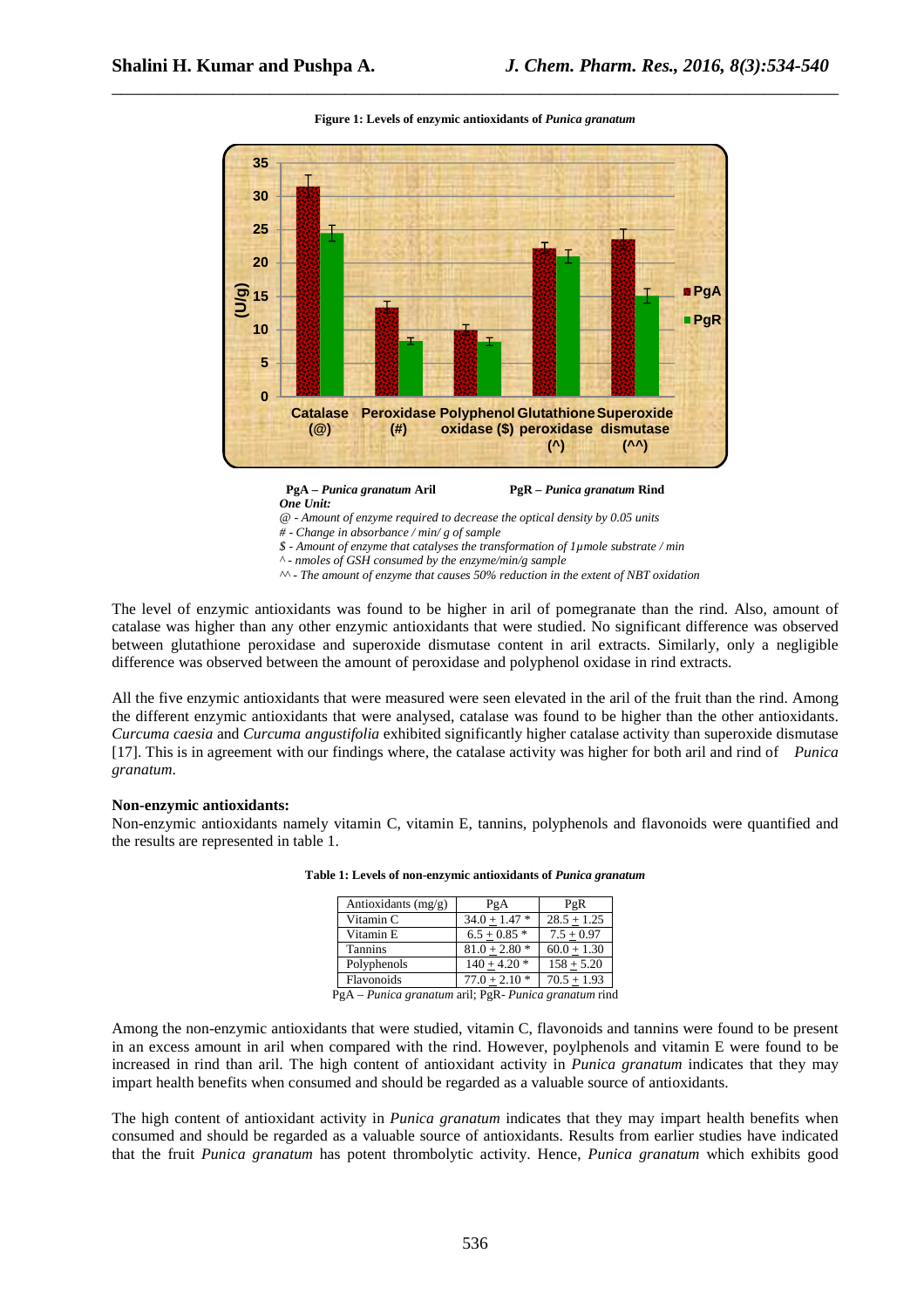antioxidant activity could serve as an excellent candidate for thrombolysis also, for the reason that they can quench the oxidative stress formed during ischemia and reperfusion.

\_\_\_\_\_\_\_\_\_\_\_\_\_\_\_\_\_\_\_\_\_\_\_\_\_\_\_\_\_\_\_\_\_\_\_\_\_\_\_\_\_\_\_\_\_\_\_\_\_\_\_\_\_\_\_\_\_\_\_\_\_\_\_\_\_\_\_\_\_\_\_\_\_\_\_\_\_\_

### **Comparison of lipid profile and thrombolytic activity of** *Punica granatum***:**

A correlation was made between the serum parameters and the thrombolytic efficiency of aril and rind of *Punica granatum*. The graphs are represented in figures 2, 3 and 4.









 $r^2$  **p** – 0.692 **r**<sup>2</sup> – 0.005

**p** – 0.743



 $r^2$  **p** – 0.783 **r**<sup>2</sup> – 0.002

 **– 0.002 p – 0.828**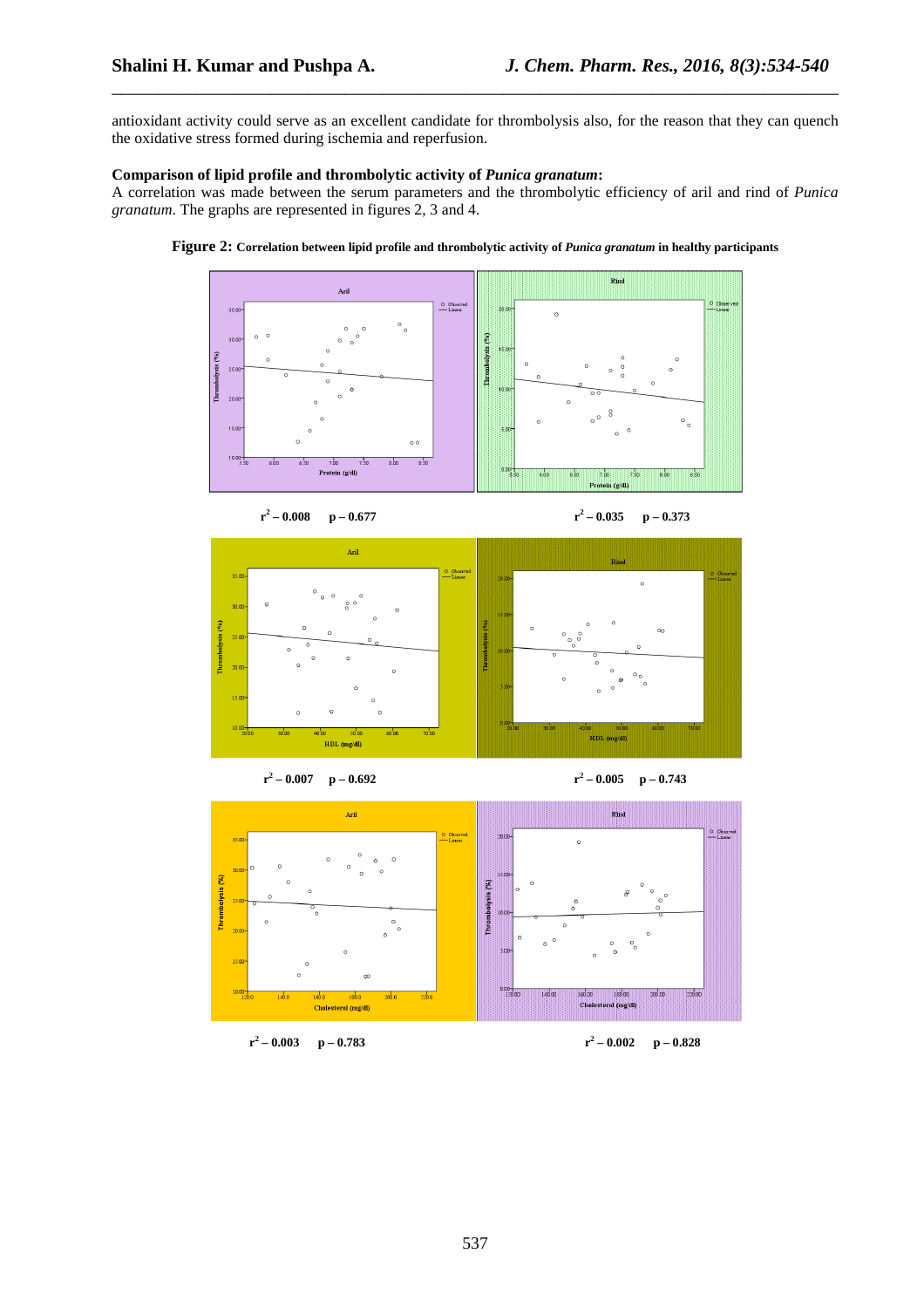



\_\_\_\_\_\_\_\_\_\_\_\_\_\_\_\_\_\_\_\_\_\_\_\_\_\_\_\_\_\_\_\_\_\_\_\_\_\_\_\_\_\_\_\_\_\_\_\_\_\_\_\_\_\_\_\_\_\_\_\_\_\_\_\_\_\_\_\_\_\_\_\_\_\_\_\_\_\_



 $r^2 - 0.007$  p – 0.681





 **– 0.003 p – 0.811** 



Figure 4: Correlation between lipid profile and thrombolytic activity of aril of *Punica granatum* in hypertensive participants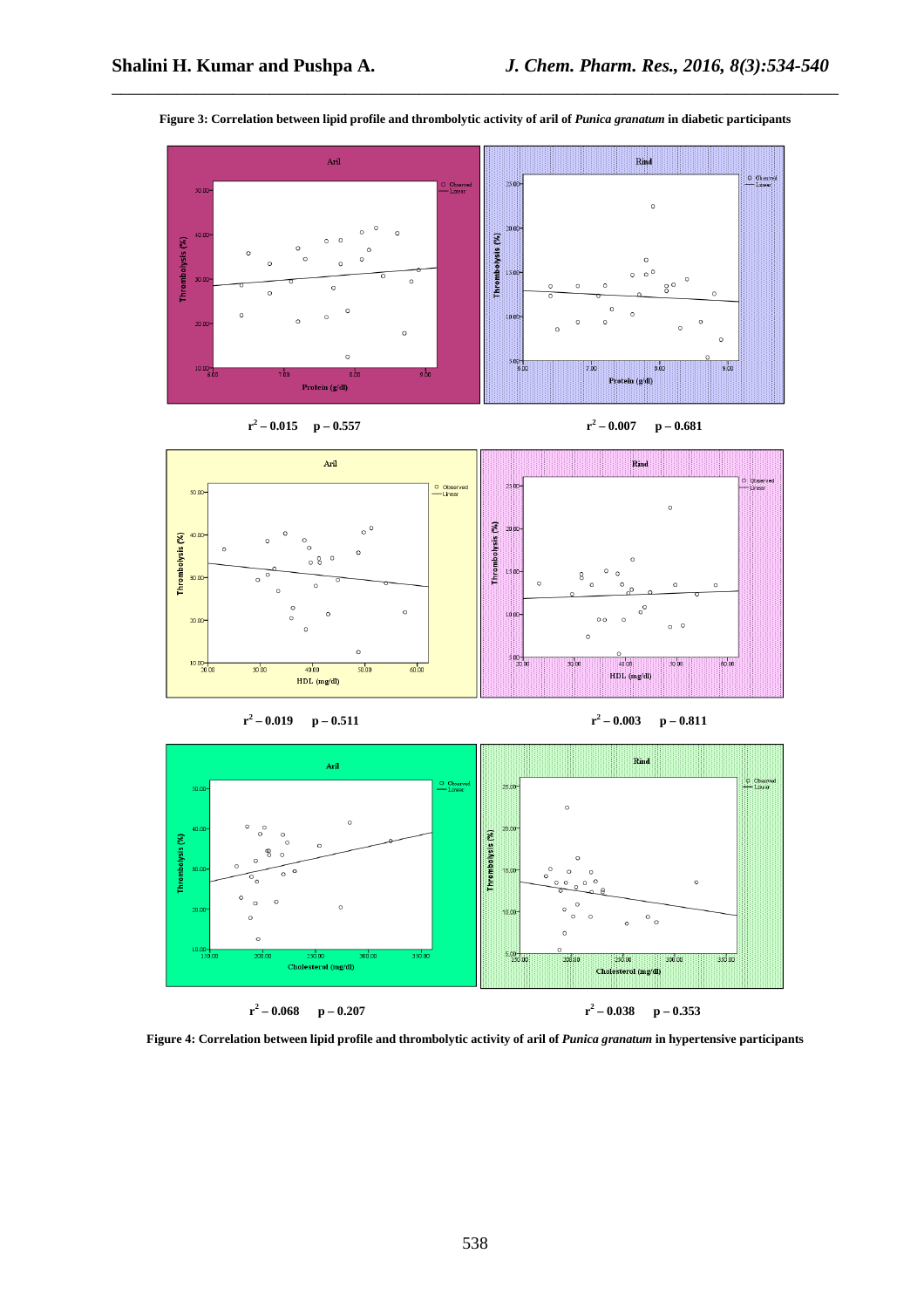





 $r^2$ 





From the results it is understood that the clot lysing ability of both the aril and rind of *Punica granatum* is unrelated to the level of cholesterol in patients and the cause of thrombus formation also.

## **CONCLUSION**

Lifestyle diseases like diabetes, cardiovascular diseases, hypertension etc is very widespread in present day's world. The above results and with the analysis of the available literatures, the fruit *Punica granatum* gains significance as a potent antioxidant and a thrombolytic agent. The results also further strengthen the ability of the fruit to lyse the clot irrespective of the cause of clot formation and the cholesterol levels. At the other end of the spectrum, it is essential to identify the compound/compounds present in *Punica granatum* responsible for thrombolysis.